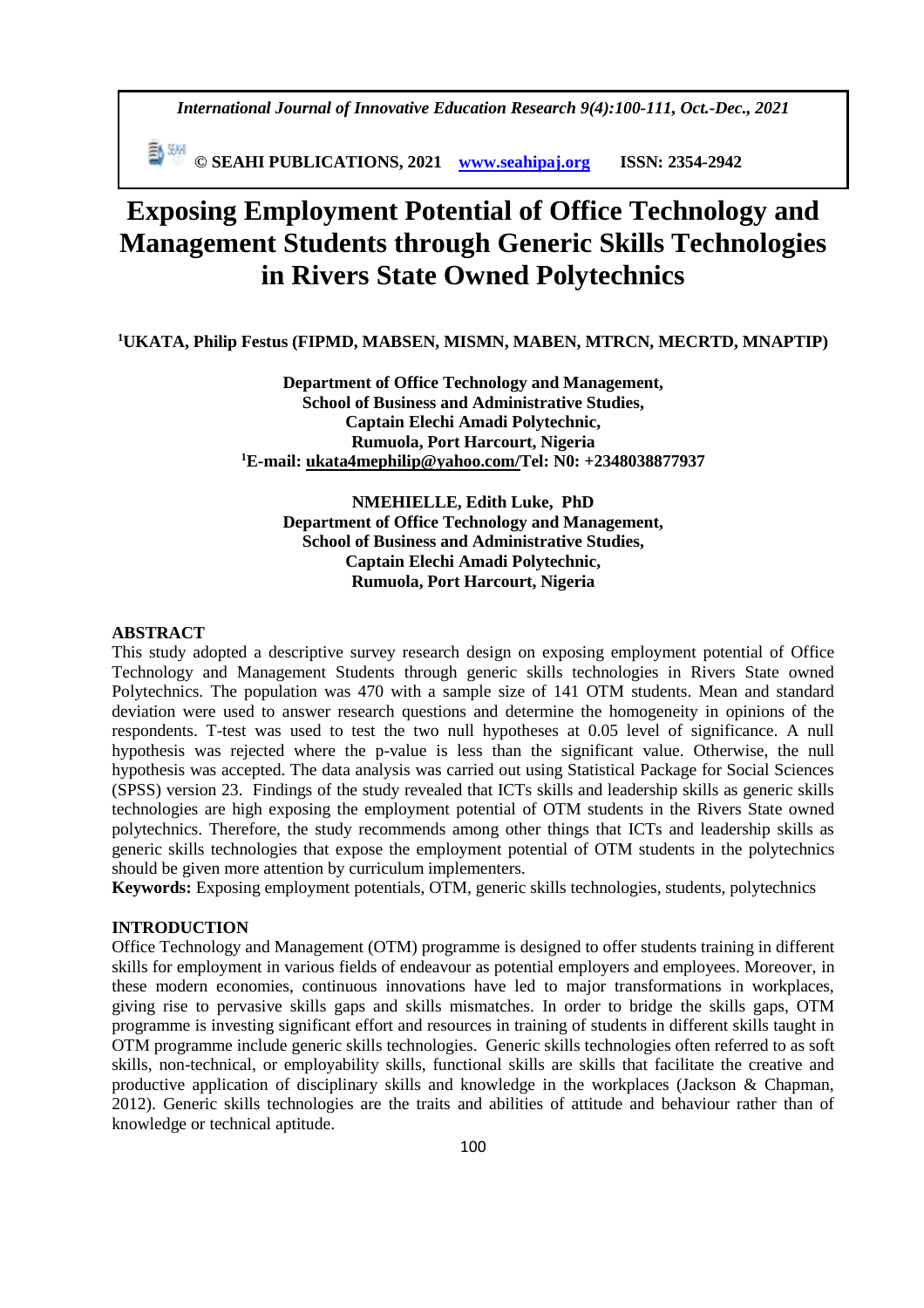Generic skills technologies include ICTs, problem-solving, critical thinking, teamwork, leadership, conflict management, entrepreneurial skills and ethical skills. Self-improvement, interpersonal relations, communications, career preparation, leadership, teamwork, self-discipline, self-confidence, good work ethic, and showing courtesy are viewed as generic skills for employment potentials. Additionally, listed generic skills to include honesty, team building, problem solving, critical thinking, and communication skills. Abdullah, Muhammad and Nasir (2019) stated that generic skills are crucial skills required by future workplace in the corporate business world. Acquisition of these skills could influence employment prospect of Office Technology and Management students for wealth creation as employers or employees. ICTs skills have become more pervasive in society that led to a concern about the need for ICT skills in everyday life of learners.

Generic skills technologies are transferrable skills that are useful in nearly every job. They involve the development of an expertise, knowledge base or mindset that makes you more attractive to employers. Thses skills are also often referred to as employment skills, soft skills, work-readiness skills or foundational skills. They often improve your performance, minimize errors and promote collaboration with your coworkers, enabling you to perform your role more effectively. These include the use of variety of ICT tools such as email, v-learning platforms, desktop conferencing, online programmes such as web, video conferencing, social media platforms, web cam, internet, all hardware and software which impart the necessary ICT skills to students for gainful employment after graduation, problem-solving skills can influence employment prospect of OTM students. Problem solving skills involve the ability to find the cause of a problem, understand it, and establish a solution to it. The ability to solve problems in a range of learning context is essential for the development of knowledge, understanding and performance in the labour market (Griffin & Annulis, 2013). They encompass flexibility, adaptability, cooperativeness, and respectfulness. Ann-Marie (2015) stressed the need to equip students with teamwork skills because employers are seeking to recruit graduates who pay due attention to relations with co-workers and superiors.

According to Mitchell in Abdullah, Muhammad and Nasir (2019), employers highlighted soft skills as significant skills for modern workplace and recommended their integration into business education curriculum. However, the concern in this study is whether OTM students value these soft skills for future employment and wealth creation. As reported by Abdullah, Muhammad and Nasir (2019), students see the nature and relevance of generic skills differently. OTM students of National Diploma and Higher National Diploma, both male and female are either unaware of the importance of generic skills technologies or they undermine the influence of certain generic skills to their employment prospects. It is against this background that this study was aimed at unmasking the employment potential of Office Technology And Management students through generic skills technologies in Rivers State Polytechnics. **Statement of the problem** 

OTM programme is geared towards exposing the employment potential and equipping students with broader requisite skills attributes, such as ICTs, problem-solving, team-working, critical thinking communication and leadership employment on graduation. Similarly, students seek admission in OTM programme in polytechnics in Nigeria with the hope that skills acquired will enhance their chances of securing employment after graduation. Admittedly, OTM students on graduation do suffer labour market discriminations in areas of administrative, banking and financial institutions among others in Nigeria. In view of this, OTM curriculum seems to be inadequate and has very little capacity to develop students' generic skills technologies for job opportunities in various fields of endeaviour. Additionally, high unemployment rates among OTM graduates have led employers and OTM students to question the essence of the programme.

The unemployment rates and poverty among its graduates suggests that OTM students on graduation simply lack the generic skills technologies required for being outstanding in the workplace where employers are looking for well rounded employees, instead of the traditional graduates with only basic technical knowledge.

It could be deduced from this, that, OTM students employment potential in polytechnics have not been exposed and they have not been adequately equipped with generic skills technologies probably. Hence,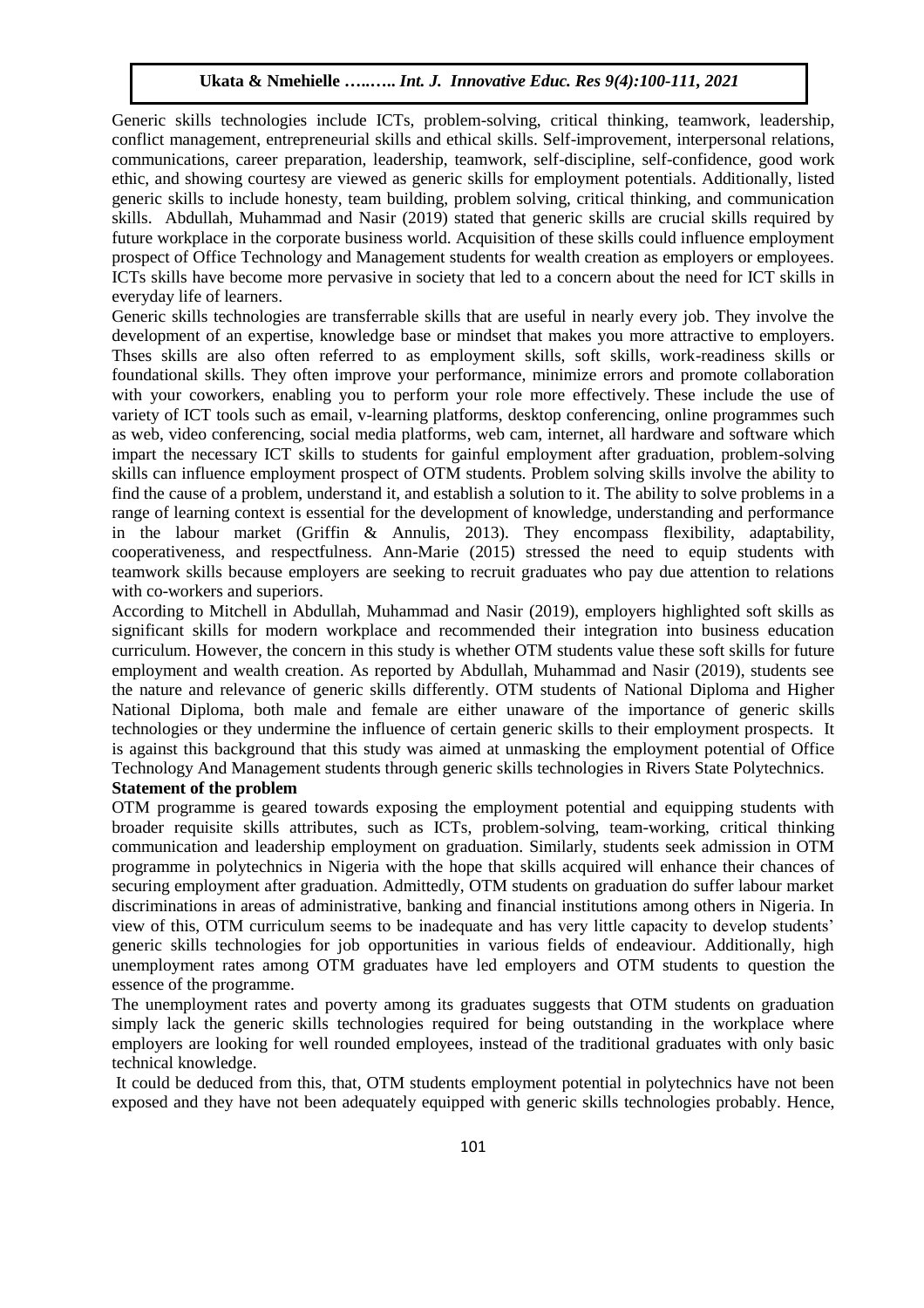the need to exposing employment potential of office technology and management students through generic skills technologies Rivers State owned Polytechnics.

## **Objective of the Study**

The main objective of this study is exposing employment potential of office technology and management students through generic skills technologies Rivers State owned Polytechnics. Specifically, the study seeks to determine:

- 1. ICTs skills as a generic skills technologies expose the employment potential of OTM students in Rivers State owned Polytechnics
- 2. Leadership skill as a generic skill technology expose the employment potential of OTM students in Rivers State owned Polytechnics

#### **Research Questions**

The following research questions guided this study:

- 1. How do ICTs skills as generic skills technologies expose the employment potential of OTM students in Rivers State owned Polytechnics?
- 2. How does leadership skill as generic skill technology expose the employment potential of OTM students in Rivers State owned Polytechnics?

#### **Hypotheses**

The following null hypotheses were tested at 0.05 level of significance:

- 1. National Diploma and Higher National Diploma OTM students do not differ significantly in their mean ratings on how ICTs skills as a generic skills technologies expose their employment potential in Rivers State owned Polytechnics.
- 2. There is no significant difference in the mean ratings of male and female OTM students on how leadership skill as a generic skill technology expose their employment potential in Rivers State owned Polytechnics

#### **Review of Related Literature**

**How ICTs skills as a generic skills technologies expose the employment potential of OTM students**  Information and communication technology (ICT) has become a household term globally and has

brought radical changes in the way people live, learn, work and do business.

Obviously, the last decade or two have witnessed tremendous changes in the ways business and organizations operate due to the emergence of ICT. It plays very vital roles in the social, political and economic life of every nation because it makes information collection, processing, dissemination and storage very fast, easy and efficient (Ezenwafor, 2012). ICT has brought a lot of blessings to business graduates in the area of job creation for self employment. Entrepreneurs can now stay in Nigeria and order for goods abroad and make payments through the computer (online shopping). They can also learn how to set up a business enterprise by accessing information which abounds on the internet. They now talk about electronic business (e-business) and electronic commerce (e-commerce) through Face book, Twitter, WhatsApp.

Requisite ICTs skills as a generic skills technologies unmask the employment potential include computer skills with ability to start up, log off or short-down a computer system and its peripherals, ability to key in data or create documents, ability to use text editing and layout, ability to use different packages like Microsoft Word, Office Access, Office Excel, Office FrontPage, Office Groove, Office InfoPath, and Office OneNote. Others are Office Outlook, Office PowerPoint and Office Publisher, ability to use borders in designing and decorating a typed document, ability to copy data, paste or insert in another location among others. Desktop skills with ability to open a desktop publishing environment, ability to identify and use documents, format existing ones in the system to prepare reports, memos, invoices and letters. Some spreadsheet competencies are ability to identify and open a spreadsheet environment, ability to key in figures in table rows, columns, insert additional rows and delete where necessary, ability to identify cells, arrange, rearrange, name or rename a cell.

Accordingly, Okoro (2013) ICT skills that should be possessed by tertiary institutions graduates to include: Basic information systems concepts about components, operations, managerial and strategic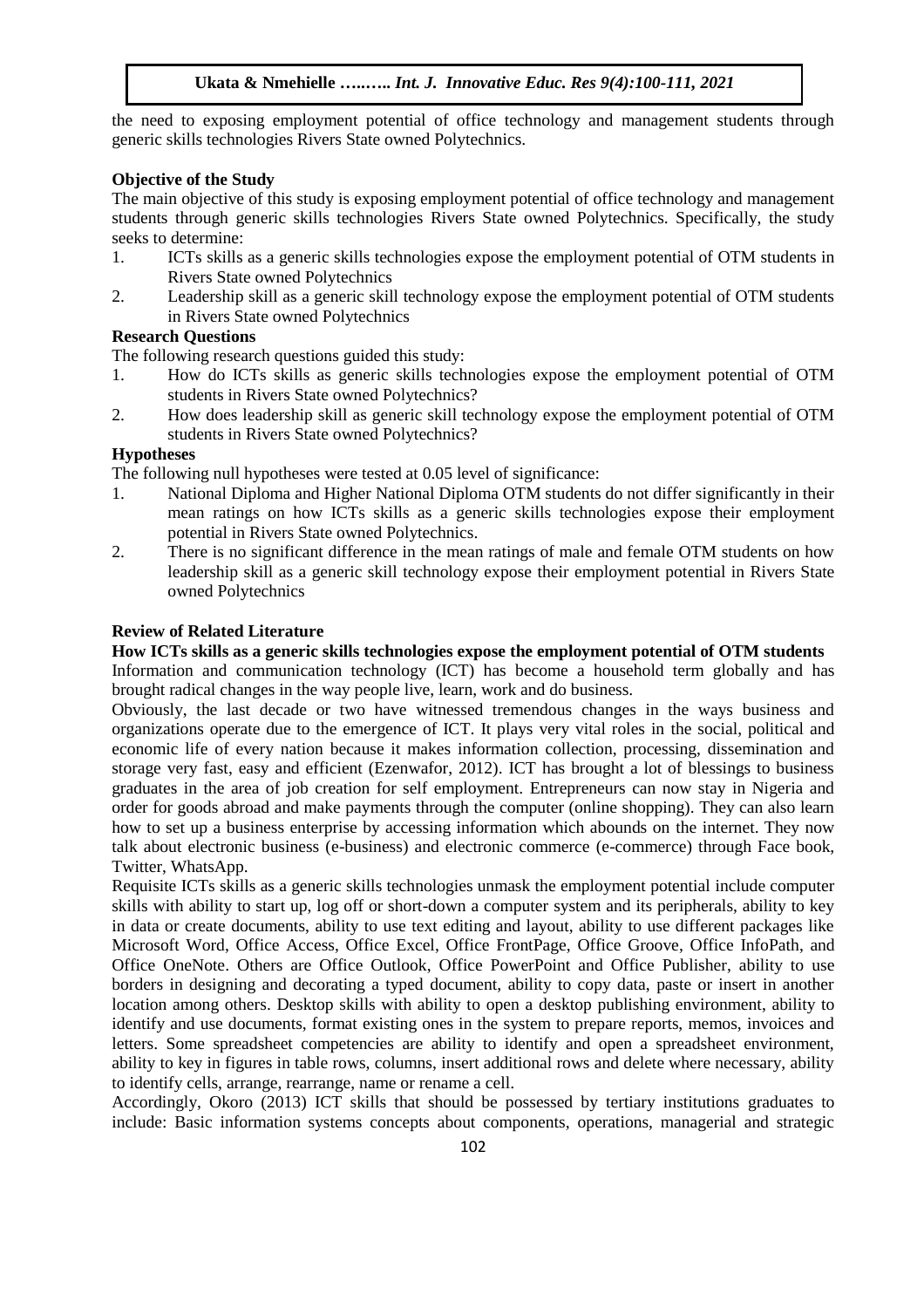roles of information systems, basic communication systems concepts, characteristics of channels of communication, types of Networks areas covered, communication media travel paths, communication processes within a network, communication methods, communication service providers network and ownership.

Others are major concepts in technology, issues on information technology, development concepts hardware, software, telecommunication, and database processing technologies for employment generation. Internet services are integral part of information and communication technology (ICT). Therefore, element of internet skills is very relevant in OTM curriculum.

In support of this, Okoro (2013) identified relevant internet skills/- competencies such as: knowledge that the internet is a world-wide assemblage of interconnected computer networks connecting all manners of private, commercial, government and academic network including a growing number of home computers. Skill in using internet services such as e-mail, File Transfer Protocol (FTP), World Wide Web, ecommerce, internet phone, telnet, internet relay chart, electronic data interchange. Others are ability to connect to the internet, skill in using internet equipment such as the computer system, telephone line, modem, internet account and power supply, skill in internet browsing, knowledge of the vast benefits of the internet as a vast library, storing latest information use for marketing. Knowledge of available internet service as well as their application and operation such as e-mail, ecommerce, ebanking, e-marketing, newsgroup/- Usenet, internet relay chart, worldwide web (www), knowledge of internet service providers, and knowledge of data security, protecting private information against authorized access and modification and other protection techniques such as the use of passwords. ICT skills that are required for OTM graduates for successful entrepreneurship: Knowledge to send and receive e-mail, knowledge to send and receive fax messages, knowledge in using collating machine, ability to create agenda using contra vision electronic software. Others are skills in producing accounting jobs using spreadsheet software, knowledge to receive vocal messages using the internet, and skills in using tele/video conferencing. Others are skills in conducting research using the internet, ability to merge mails by adding, amending and deleting, and skills in editing text on the screen by inserting materials as a way of unmasking the employment potential of OTM students through generic skills technologies Rivers State. The below table 1.1 is connections between digital tools and resources, key transformational learning practices, skills and competencies development for learners for unmasking the employment potential of OTM students globally.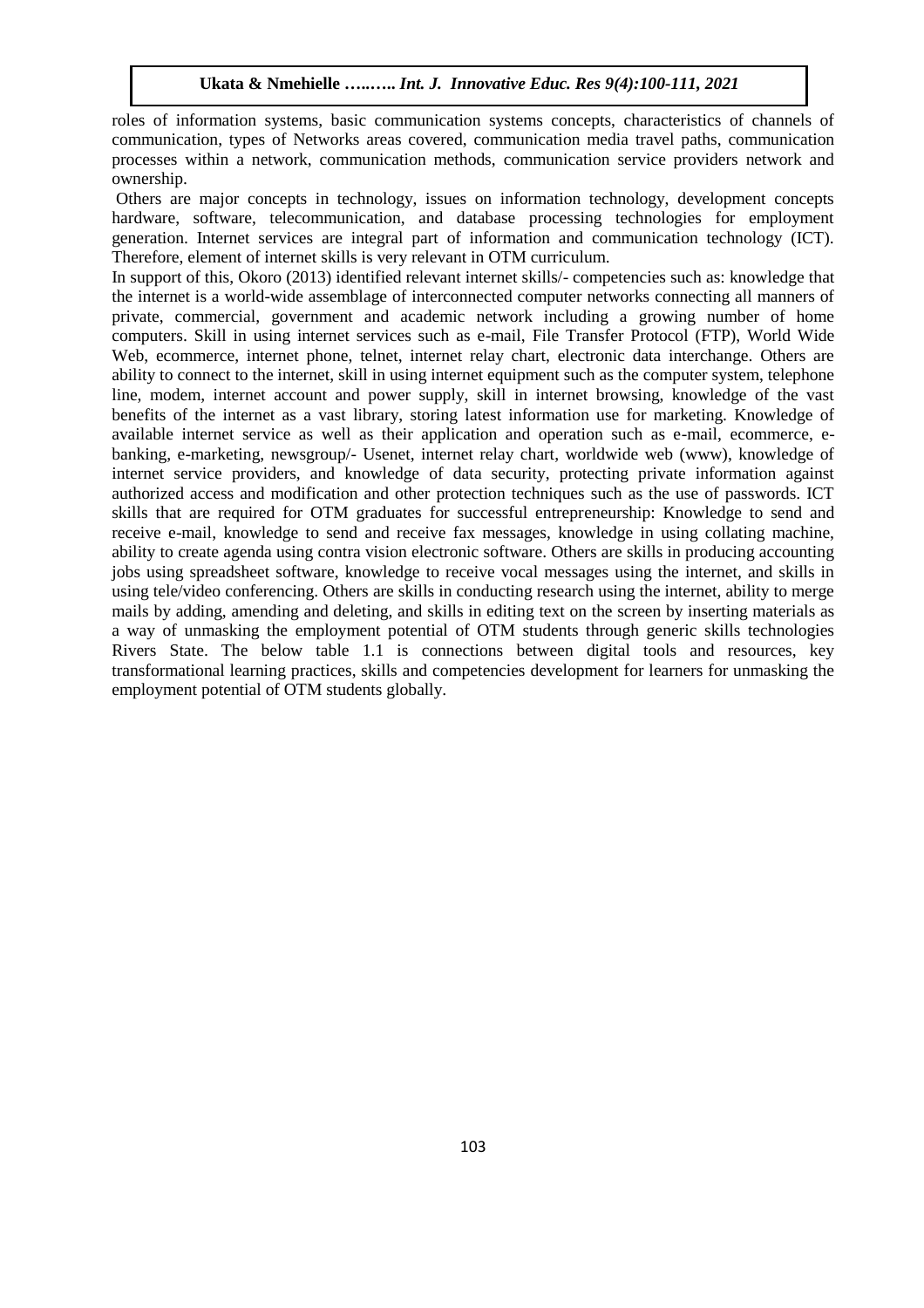Table 1:1 Connections between digital tools and resources, key transformational learning practices, skills and competencies development for learners (The Ontario Public Service, 2016)

| Technologies                                                                                                                                                           | Key Transformational Learning<br>Practices                                                                                                                                                                                                                                       | 21st Century<br>Skills/Competencies                                                                                                                                                           |
|------------------------------------------------------------------------------------------------------------------------------------------------------------------------|----------------------------------------------------------------------------------------------------------------------------------------------------------------------------------------------------------------------------------------------------------------------------------|-----------------------------------------------------------------------------------------------------------------------------------------------------------------------------------------------|
| <b>Social and Collaboration</b><br>Support knowledge building<br>Examples:<br>• Blogs<br>Online discussions<br>• File sharing                                          | Authentic audiences<br>٠<br>Student voice and choice<br>Student creation and it creation of<br>knowledge (deeper learning)<br>• New partnerships in learning<br>Inquiry-based learning(including<br>٠<br>project- and problem-based<br>learning)<br>Timely, descriptive feedback | Communication<br>Collaboration<br>Negotiation<br>Leadership<br>Intellectual openness<br>Conscientiousness<br>Critical thinking<br>Digital citizenship                                         |
| <b>Hybrid and Mobile</b><br>Broaden access to education<br>beyond the school walls<br>Examples:<br>Tablets<br>Laptops<br>• Cloud technology                            | Student-driven inquiry<br>٠<br>Self-directed learning<br>New partnerships in learning<br>0<br>Equity of access<br>٠<br>Authentic, real-world learning<br>٠<br>tasks                                                                                                              | Responsibility<br>Productivity<br>Analysis<br>Decision-making<br>Information literacy                                                                                                         |
| <b>Visualization</b><br>Help students to master<br>abstract concepts<br>Examples:<br>3Dprinters<br>Interactive maps<br>Graphing tools<br>• Concept mapping tools       | • Differentiated instruction<br>Student discovery/mastery<br>0<br>• Elimination of barriers to higher-<br>order thinking<br>• Learner autonomy<br><sup>•</sup> Timely, descriptive feedback                                                                                      | Coordination<br>Communication<br>Meta cognition<br>Analysis<br>Numeracy<br>Problem solving and<br>reasoning                                                                                   |
| <b>Storytelling and Creation</b><br>Develop students as knowledge<br>creators and communicators<br>Examples:<br>• Video/music production tools<br>• Presentation tools | Student choice and voice<br>Student creation and iteration of<br>knowledge (deeper learning)<br>• New partnerships in learning<br>Authentic, real-world learning<br>tasks and audiences                                                                                          | Communication<br>Collaboration<br>Intellectual interpretation<br>Creativity<br>Innovation<br>٠<br>Digital literacy<br>۰<br>Digital citizenship                                                |
| <b>Immersive Media and Simulation</b><br>Situate learning in real-world and<br>augmented realities<br>Examples:<br>• Virtual worlds<br>• Interactive games             | Authentic, real-world learning<br>٠<br>tasks<br>Student creation<br>۰<br>Student discovery/mastery<br>٠<br>• Personalized learning<br>• Timely, descriptive feedback                                                                                                             | • Cooperation<br>Conflict resolution<br>Curiosity<br>Grit and perseverance<br>Self-efficacy, initiative<br>Problem solving and<br>reasoning<br>Creativity and innovation<br>Critical thinking |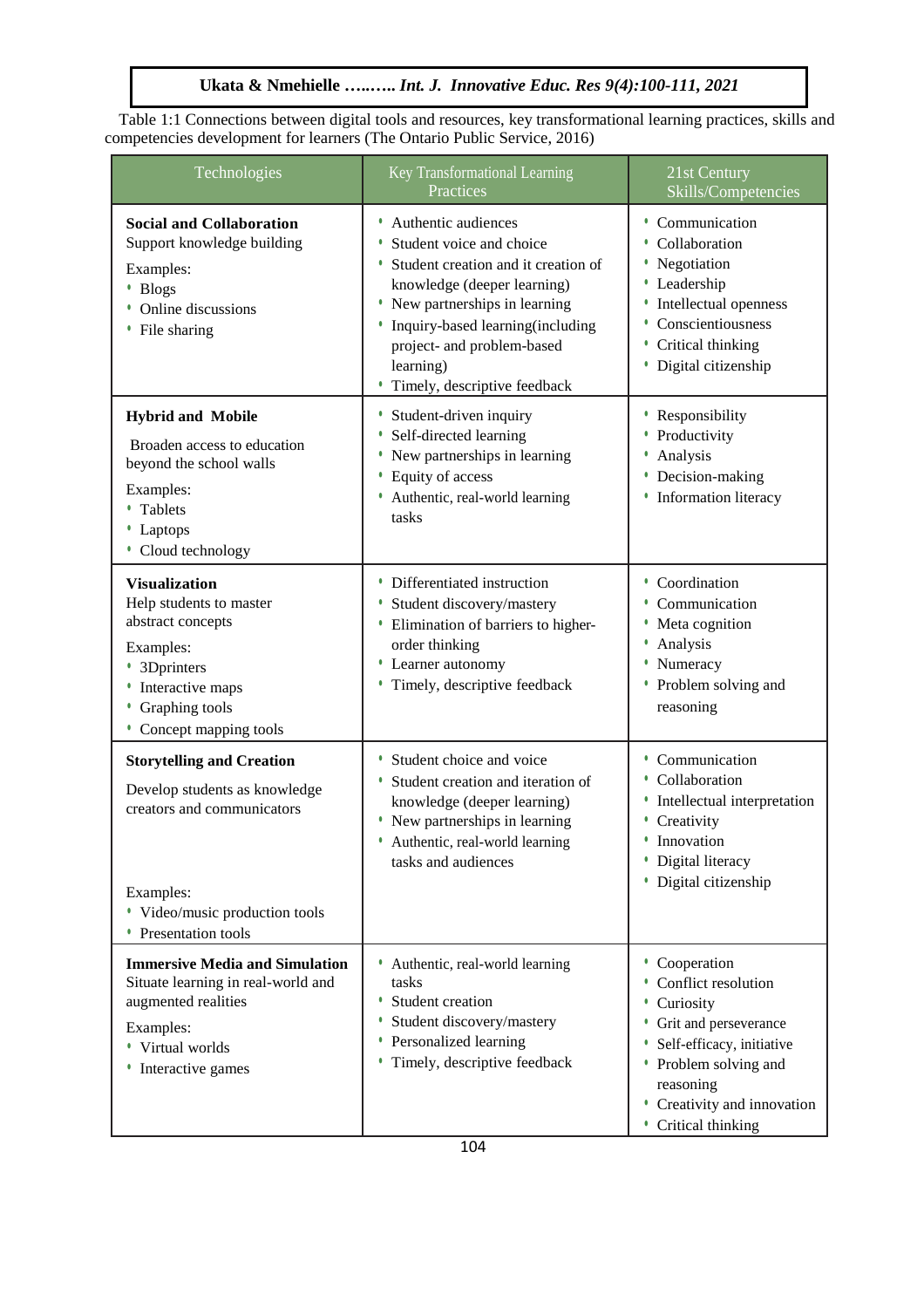## **How leadership skill as a generic skill technology expose the employment potential of OTM students**

Leadership is a process of influencing others and is an important resource for any group in establishments. Leadership has been defined as the art of motivating a group of people to achieve a common goal. Gerhardt (2019) affirmed that the research has that intervention among students' leadership and confidence towards employment for students are necessary. Nolan-Arañez and Ludvik (2018) mentioned that leadership development activities influence employability among students. Leadership skills help employees to cope with the challenges associated with meeting office demands. Leadership skills are abilities to present a vision, make commitment among followers and risk acceptance when facing opportunities that cause efficient use of available resources with respect to the leader's vision. In fact, leadership skills include all necessary abilities for constant value creation of managers with respect to business goals.

In today's competitive business environment, having just hard skills is not enough for gainful employment. OTM students need to have leadership skills in order to be successful in their profession. Leadership is generally defined as the process of influencing employees of an organization in order to achieve organizational goals (Esmer & Dayi, 2016). Leadership skill is the ability to sustain innovation and adapt to an uncertain environment style. Faizan and Zehra (2016) stated that graduates should be "team-oriented, transformational, and value-based. The growth of an organization is not recorded without the assistance of individual and collective efforts; thus, business growth needs human agency.OTM students on graduation need the ability to contribute to organizational growth, stirring their team by ensuring adequate communication, appreciating the views of others colleagues and encouraging contributions. Leadership is the ability to influence others and to be able to put into action for specific goals and targets. On the other hand, leadership is the ability of creating support and confidence needed to achieve organizational goals among the people. According to Esmer and Dayi (2016), leadership skills are abilities to take calculated risks, seize opportunities, pursue innovation and be innovative, producing, interchanging and strategic goals. Leadership basics skills include the ability to understand the basics of how the organizations operate-through projects, processes and cultures, and examine organizations' business systems and people alignments to better understand what the organization and its stakeholder expect from the business.

Furthermore, leadership skills are abilities to present a vision, make commitment among group and risk acceptance when facing opportunities that cause efficient use of available organizations' resources with respect to the leader's vision. Leadership skills include all necessary abilities for constant value creation with respect to business goals. Leadership skills needed for performance in modern organizations are proactive skills, innovative skills and risk-taking skills that are stated and explained below:

#### **Proactive skills**

Proactive skills involve ability to actively influence and lead the future rather than waiting to be influenced by it, exploit business opportunities and accept the responsibility of failure, anticipate future business problems, identify need for business change and improvement, and respond to environmental opportunities.

#### **Innovative skills**

Innovative skills on the other hand are the ability to think creatively, develop novel and useful business ideas in opportunity recognition, utilize available resources to run businesses successfully.

#### **Risk taking skills**

Risk taking skills are ability to absorb business uncertainty and take the burden of responsibility for the future. Calculated risk taking is one of the common characteristics of employees particularly in the early stages of employment. A graduate must have the capability to calculate the risks involved in any office project, assesses situations and focuses special attention on the risks involved. Risk taking on the other hand, includes the determination to devote resources to opportunities with a high probability of failure (Prieto, 2010). Leaderships skills enable learners to: Coach and mentor others, Be willing to take risks, Be able to negotiate, Motivate and direct people as they work, Demonstrate efficiency, Seek to simplify processes, Save time or money for the company by analyzing business needs and Build partnerships and teams with coworkers.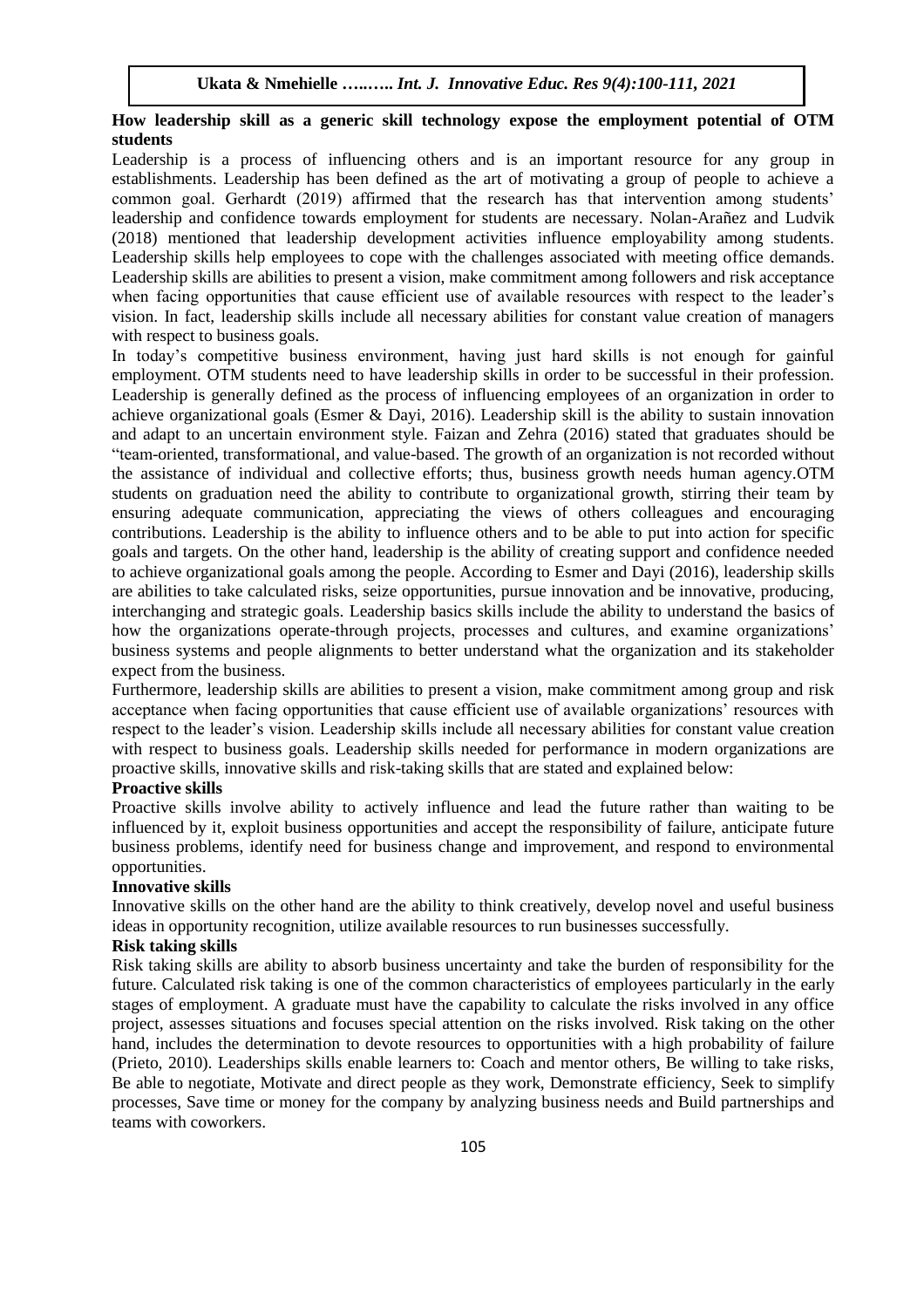### **METHOD**

This study adopted a descriptive survey research design. The descriptive survey research design was deemed appropriate for this study since it sought to ascertain the views on exposing the employment potential of office technology and management students through generic skills technologies Rivers State owned Polytechnics.

The population was 470, which consisted of students in OTM Department in the two state owned Polytechnics in Rivers State. Captain Elechi Amadi Polytechnic (CEAPOLY) has 190 NDII students (Stream A 85 and Stream B 105), while Ken Saro-Wiwa Polytechnic, Bori (KENPOLY) has 280 OTM students (HND 1 130 and HNDII 150). The population distribution is presented in Appendix A. The sample size for this study was 141 students. The sample size was determined using proportionate stratified random sampling technique based on 30 percent of the total population. Captain Elechi Amadi Polytechnic has 57 students and Ken Sarowiwa Polytechnic has 84 students. According to Brumeister and Aitken (2012), 30 percent sample size from a large population distribution of above 100 respondents is considered appropriate representative of the entire population. Below is a display of the population and sample using exploded pie in 3 D:



Figure 1.1: Population of 470 and sample of 141 for the study

The instrument for data collection was a structured questionnaire entitled "Exposing the employment potential of Office Technology and Management Students through generic skills technologies (EEPOTMSTGST)". The instrument was a five points scale with the following options: Very High in Exposing The Employment Potential (VHIETEP) -5, High in Exposing The Employment Potential (HIETEP) - 4, Moderate in Exposing The Employment Potential (MIETEP) - 3, Low in Exposing The Employment Potential (LIETEP) - 2 and Very Low in Exposing The Employment Potential (VLIETEP) -1. The drafted copies of the questionnaire were subjected to face and content validity by three experts of OTM lecturers from Captain Elechi Amadi Polytechnic, their modifications and inputs formed the validity. The reliability of the instrument was established by administering 20 copies of the instrument to OTM students in polytechnics in Imo State who are not part of the study population. Data collected were analyzed using Cronbach Alpha which yielded values of 0.77, 0.82, 0.88, 0.90 and 0.82 respectively; while an overall coefficient value of 0.83 was obtained.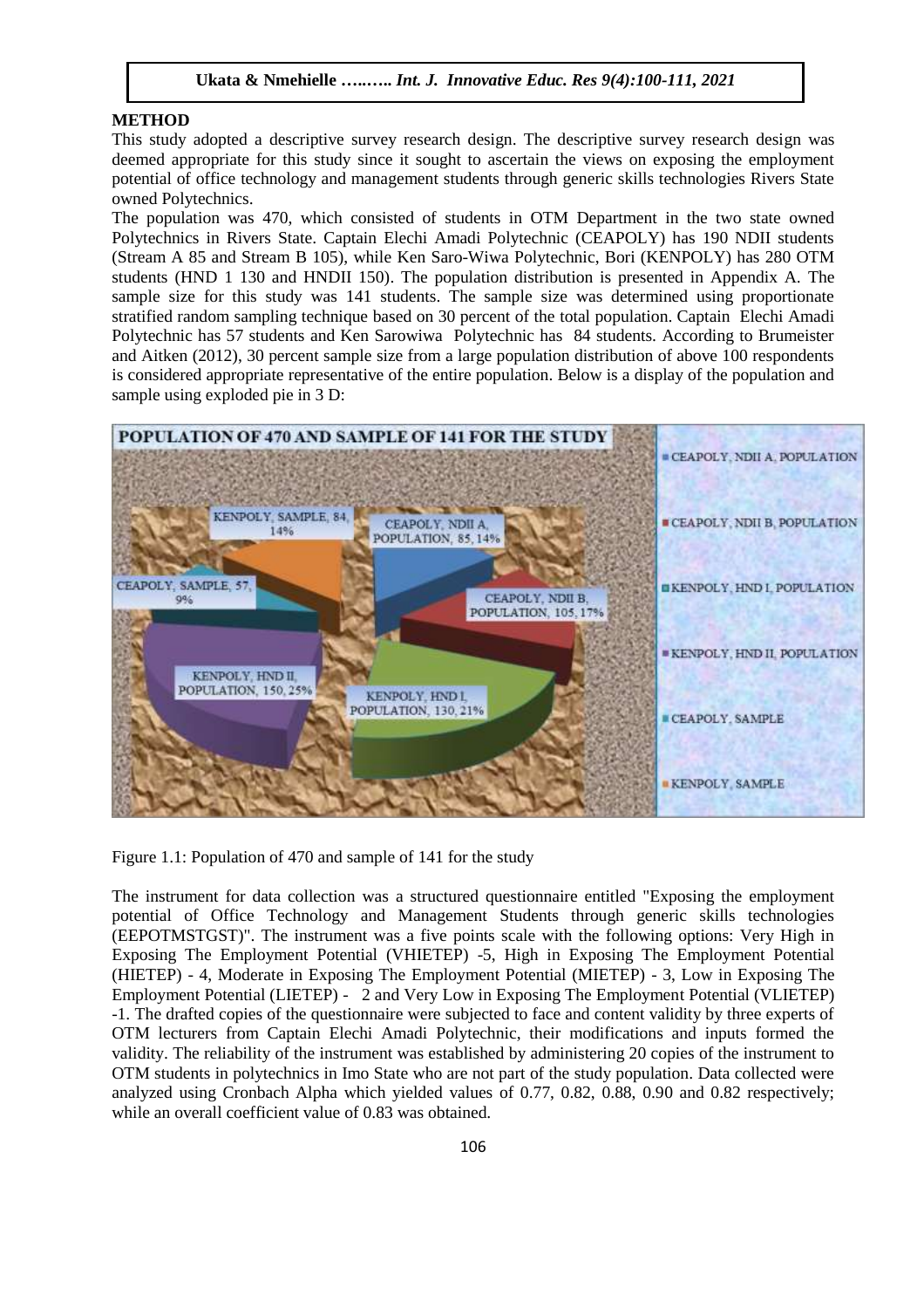The researcher personally administered 141 copies of the questionnaire to the respondents with the help of three research assistants who were adequately briefed on the modalities for administration and collection of the questionnaire and 135 copies were successfully retrieved. On-the-spot distribution and collection of the questionnaire was adopted to ensure high response rate but those who could not meet up were re-visited on agreed date for retrieval. Mean and standard deviation were used to answer research questions and determine the homogeneity in opinions of the respondents. The decision on the questionnaire items and the research questions were based on mean ratings of each item relative to real limits of numbers as shown below:

| <b>Response</b> | <b>Rating Scale</b> | <b>Real Limit of Numbers</b> |
|-----------------|---------------------|------------------------------|
| <b>VHIETEP</b>  |                     | $4.50 - 5.00$                |
| <b>HIETEP</b>   | 4                   | $3.50 - 4.49$                |
| <b>MIETEP</b>   | 3                   | $2.50 - 3.49$                |
| <b>LIETEP</b>   |                     | $1.50 - 2.49$                |
| <b>VLIETEP</b>  |                     | $1.00 - 1.49$                |

T-test was used to test the null hypotheses at 0.05 level of significance. A null hypothesis was rejected where the p-value is less than the significant value. Otherwise, the null hypothesis was accepted. The data analysis was carried out using Statistical Package for Social Sciences (SPSS) version 23.

#### **RESULT PRESENTATION, ANALYSIS AND DISCUSSION**

**Research question 1:** *How does ICTs skills as a generic skills technologies expose the employment potential of OTM students in Rivers State owned Polytechnics?*

#### **Table 1:Respondents' mean ratings on how ICTs skills as a generic skills technologies expose the employment potential of OTM students in Rivers State owned Polytechnics**

 **N** 

| $=135$                |                                                                   |                         |           |                |
|-----------------------|-------------------------------------------------------------------|-------------------------|-----------|----------------|
| S/N                   | <b>ICT Skills</b>                                                 | $\overline{\mathbf{X}}$ |           | <b>Remarks</b> |
|                       | Ability to:                                                       |                         | <b>SD</b> |                |
|                       | Create, format, save and print business documents via<br>computer | 4.64                    | .48       | <b>VHIETEP</b> |
| $\mathcal{D}_{\cdot}$ | Use of social media/retrieve saved documents in the<br>computer   | 3.64 .50                |           | <b>HIETEP</b>  |
| 3                     | Protect documents with password                                   | 3.68 .31                |           | <b>HIETEP</b>  |
| 4                     | Use software that adapts to customers' needs                      | 3.53                    | .56       | <b>HIETEP</b>  |
| 5                     | Browse and download information from the internet                 | 4.57                    | .50       | <b>VHIETEP</b> |
| 6                     | Access the internet through mobile phones                         | 3.70 .46                |           | <b>HIETEP</b>  |
| 7                     | Create product awareness using internet/design cards/others       | 3.62                    | .49       | <b>HIETEP</b>  |
| 8                     | Use internet for e-mail and communication                         | 4.55 .54                |           | <b>VHIETEP</b> |
| 9                     | Produce accounting jobs using spreadsheet software                | 3.30                    | .49       | <b>MIETEP</b>  |
| 10                    | Conduct market research using the internet                        | 3.44 .51                |           | <b>MIETEP</b>  |
|                       | <b>Cluster Mean</b>                                               | 3.86                    |           | HIETEP         |

Table 1 indicated that items numbered 1, 5 and 8 with mean of 4.55, 4.57 and 4.64 showed that three out of the 10 listed ICTs skills as generic skills technologies indicated as very in exposing the employment potential of OTM students. Items numbered 2, 3, 4, 6, and 7 with means of 3.64, 3.68, 3.53, 3.70 and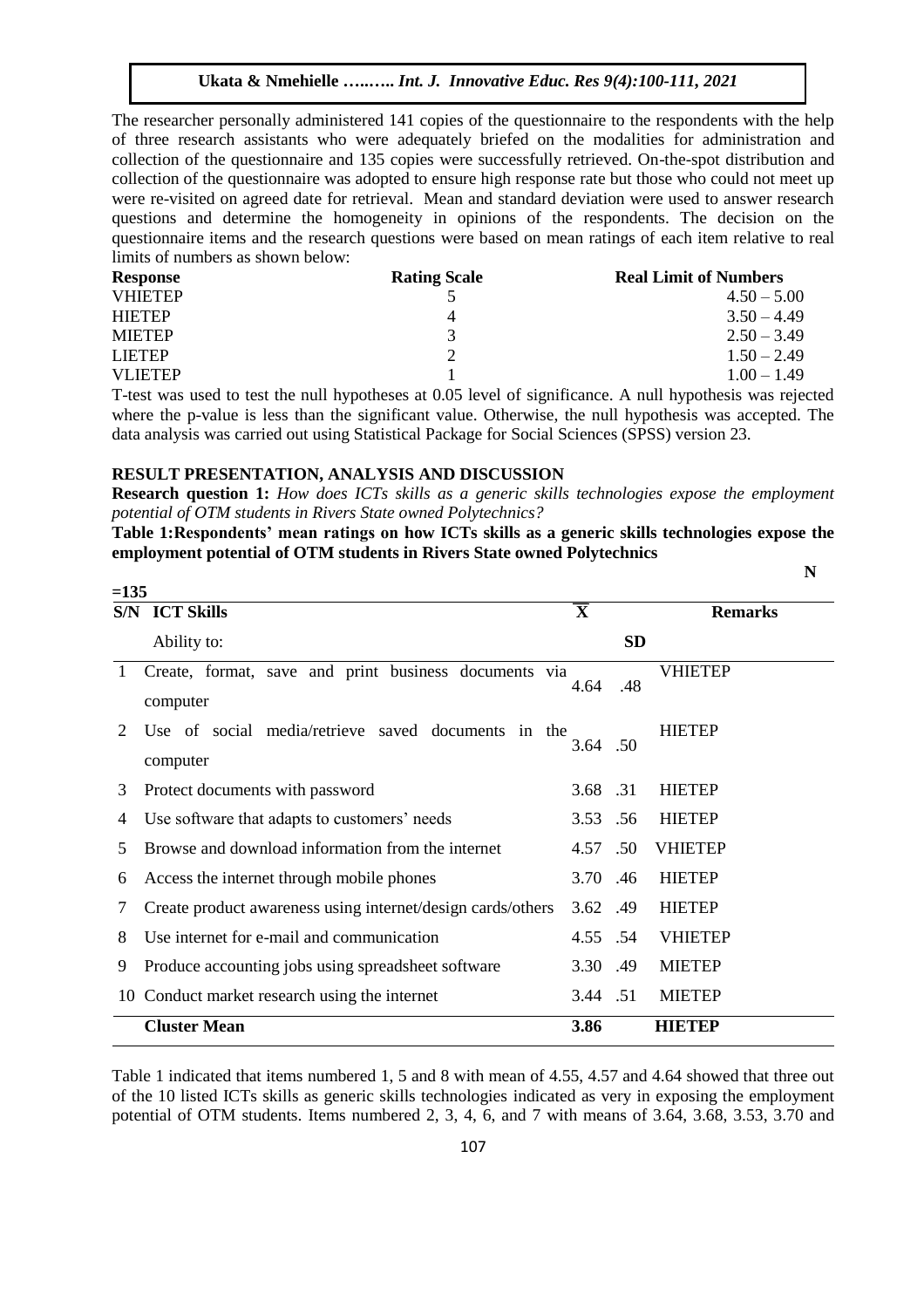3.62 with ICTs skills as generic skills technologies indicated as high in exposing the employment potential of OTM students. Items numbered 9 and 10 with mean of 3.30 and 3.44 indicated that ICTs skills as generic skills technologies indicated moderate in exposing the employment potential of OTM students.

The cluster mean score of 3.86 with ICTs skills as generic skills technologies reflected exposing the employment potential of Office Technology and Management in Rivers State owned Polytechnics. Standard deviations for all the items are within the same range of .31 to .56 showing that the respondents are not wide apart in their opinions on how ICTs skills as generic skills technologies was high in exposing the employment potential of Office Technology and Management students in Rivers State owned Polytechnics.

**Research question 2:** *How does leadership skill as a generic skill technology expose the employment potential of OTM students in Rivers State owned Polytechnics?*

**Table 2: Respondents' mean ratings on how leadership skill as a generic skill technology expose the employment potential of OTM students in Rivers State owned Polytechnics**

|               |                                                                           |              |           | $N = 135$      |
|---------------|---------------------------------------------------------------------------|--------------|-----------|----------------|
| S/N           |                                                                           |              |           |                |
|               | <b>Leadership Skills</b>                                                  | $\mathbf{X}$ |           | <b>Remarks</b> |
|               | Ability to:                                                               |              | <b>SD</b> |                |
| <sup>11</sup> | Present a vision and make business commitment                             | 3.57         | .53       | <b>HIETEP</b>  |
| 12            | Actively influence and lead than waiting to be influenced                 | 3.62         | .50       | <b>HIETEP</b>  |
| 13            | Accept responsibility of business failure                                 | 3.47 .51     |           | <b>HIETEP</b>  |
| 14            | Coach and mentor others/ able to negotiate on issues                      | 3.16         | .49       | <b>MIETEP</b>  |
| 15            | Motivate and direct people as they work coop with team                    | 4.00         | .32       | <b>HIETEP</b>  |
| 16            | Demonstrate efficiency/simplify processes/run partnership                 | 3.64         | .48       | <b>HIETEP</b>  |
| 17            | Utilize available resources to establish and run business<br>successfully | 3.37         | .49       | <b>MIETEP</b>  |
|               | <b>Cluster Mean</b>                                                       | 3.55         |           | <b>HIETEP</b>  |

Table 2 indicates that items numbered 11, 12, 13, 15 and 16 with mean of 3.57, 3.62, 3.47, 4.00 and 3.64 showed leadership skill as generic skill technology indicated high in exposing the employment potential of OTM students. Items numbered 14 and 17 with means of 3.16, 3.37, with leadership skill as generic skill technology indicated moderate in exposing the employment potential of OTM students. The cluster mean score of 3.55 with leadership skill as generic skill technology reflected high in exposing the employment potential of Office Technology and Management in Rivers State owned Polytechnics. Standard deviations for all the items are within the same range of .21 to .53 showing that the respondents are not wide apart in their opinions on how leadership skill as generic skill technology is high in exposing the employment potential of Office Technology and Management students in Rivers State owned Polytechnics.

## **Testing of Null Hypotheses**

## **Hypothesis 1**

National Diploma and Higher National Diploma OTM students do not differ significantly in their mean ratings on how ICTs skills as a generic skills technologies expose their employment potential in Rivers State owned Polytechnics.

**Table 3: Summary of computed t-test on how ICTs skills as a generic skills technologies expose employment potential OTM students in Rivers State owned Polytechnics.**

| Gender     | N  |       | <b>SD</b> | df | t-value | p-value | <b>Decision</b> |  |
|------------|----|-------|-----------|----|---------|---------|-----------------|--|
| ND         |    | 26.97 | 3.87      |    |         |         |                 |  |
|            |    |       |           |    | 133     | .13     | Not Significant |  |
| <b>HND</b> | 84 | 27.22 | 3.88      |    |         |         |                 |  |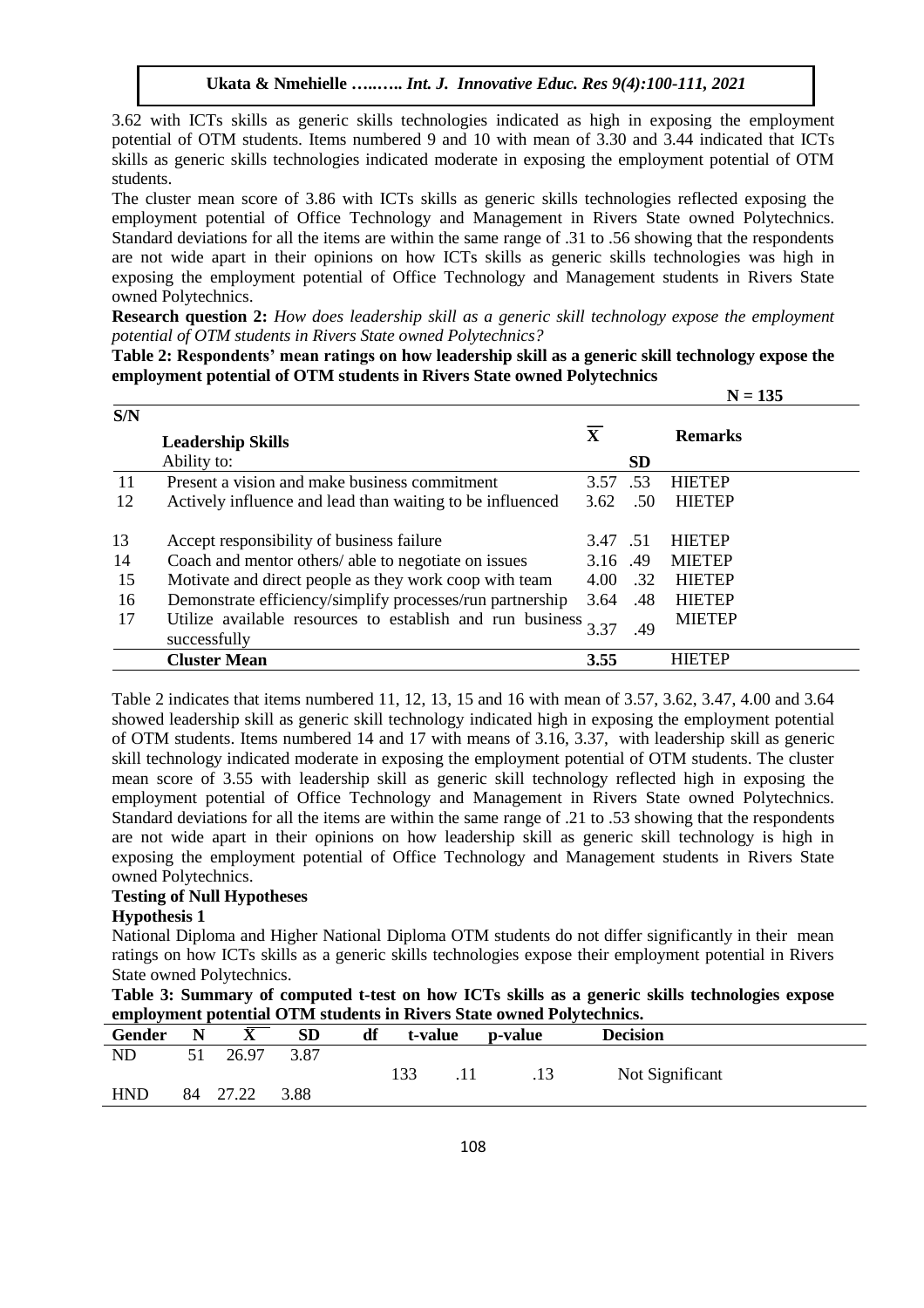Table 3 shows that t - value of .11 at 133 degree of freedom with p-value of.13 is greater than the significant value of .05 (.13 >.05). This means that National Diploma and Higher National Diploma OTM students do not differ significantly in their mean ratings on how ICTs skills as a generic skills technologies expose their employment potential in Rivers State owned Polytechnics. Therefore, the null hypothesis was accepted since the p-value of 13 is greater than the significant value of  $.05$  ( $.13$   $> 0.05$ ).

## **Hypothesis 2**

There is no significant difference in the mean ratings of male and female OTM students on how leadership skill as a generic skill technology expose their employment potential in Rivers State owned Polytechnics

**Table 4: Summary of computed t-test of mean ratings of male and female OTM students on how leadership skill as a generic skill technology expose their employment potential in Rivers State owned Polytechnics**

| Gender     | N  | ́△    | SD   | df | t-value | p-value | <b>Decision</b> |  |
|------------|----|-------|------|----|---------|---------|-----------------|--|
| <b>ND</b>  |    | 26.98 | 3.87 |    |         |         |                 |  |
|            |    |       |      |    |         |         | Not Significant |  |
| <b>HND</b> | 84 | 27.23 | 3.88 |    |         |         |                 |  |

Table 4 shows that t - value of .11 at 133 degree of freedom with p-value of.13 is greater than the significant value of  $.05$  ( $.13 > .05$ ). This means that male and female OTM students do not differ significantly in their mean ratings on how leadership skill as a generic skill technology expose their employment potential. Therefore, the null hypothesis was accepted since the p-value of.13 is greater than the significant value of  $.05$  ( $.13$   $> .05$ ).

## **DISCUSSION OF FINDINGS**

**How ICTs skills as a generic skills technologies exposes the employment potential of OTM students**  Data analyzed in table 1 showed how ICTs skills as generic skills technologies exposed the employment potential of OTM students in Rivers State owned Polytechnics. This finding supports the earlier findings of Okoye (2017) which reported that ICT skills are required by business graduates for effective and successful entrepreneurial practice to create employment as employee and employers. Abanyam (2014) also disclosed that today's business environment demand that business-related students acquire ICT skills to enable them compete favourably with other in the global labour market. Also, the finding agrees with Eyitayo (2012) who revealed that business-related students needed ICT competencies for selfemployment upon graduation. Akpotohwo, Watchman and Ogeibiri (2016) in agreement reported that business education students needed entrepreneurial competencies such as ICT for effective business operation. Akpotohwo, Watchman and Ogeibiri argued that lack or absence of these competencies affects graduates in embarking on any business venture. But when ICTs skills are gained as a generic skills technologies they unmask the employment potential of OTM students in the polytechnics.

## **How leadership skill as a generic skill technology expose the employment potential of OTM students**

Gerhardt (2019) affirmed that the research has that intervention among students' leadership and confidence towards employment for students are necessary. Nolan-Arañez and Ludvik (2018) mentioned that leadership development activities influence employability among students. Leadership skills help employees to cope with the challenges associated with meeting office demands. Leadership is generally defined as the process of influencing employees of an organization in order to achieve organizational goals (Esmer & Dayi, 2016). Faizan and Zehra (2016) stated that graduates should be "team-oriented, transformational, and value-based. The growth of an organization is not recorded without the assistance of individual and collective efforts; thus, business growth needs human agency. So, leadership skills c.

## **Summary of Findings**

Findings of the study are summarized as follows: that ICTs skills and leadership skills as a generic skills technologies highly unmask the employment potential of OTM students in the polytechnics education system.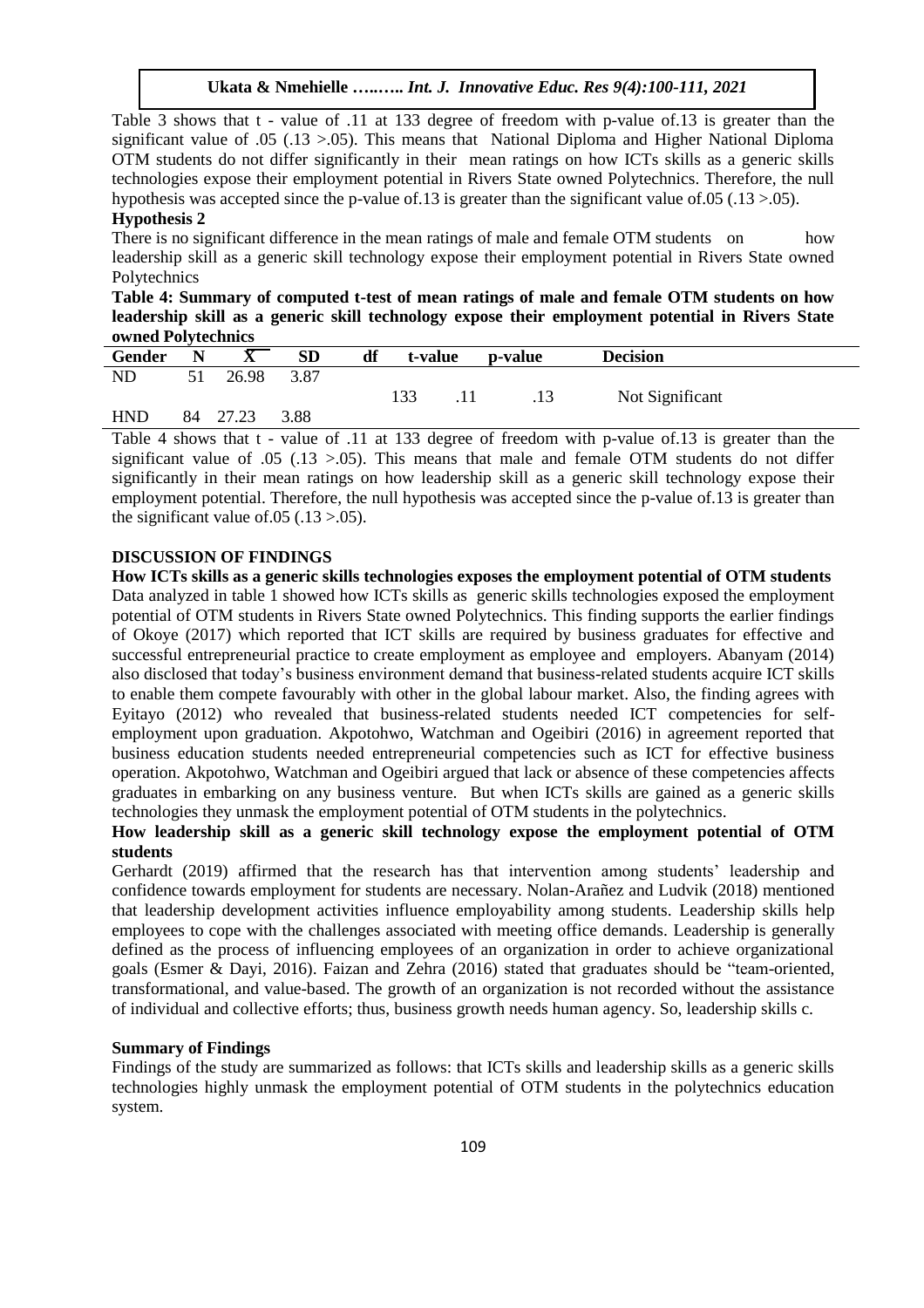## **CONCLUSION**

The cluster mean scores of 3.86 and 3.55 showed that ICTs skills and leadership skills as generic skills technologies highly unmasked the employment potential of Office Technology and Management in Rivers State Polytechnics.

## **RECOMMENDATIONS**

The following are the recommendations made for this study:

- 1. ICTs skills and leadership skills as a generic skills technologies that unmask the employment potential of OTM students in the polytechnics should be given more attention by curriculum implementers.
- 2. The need facilities and enabling teaching and learning environment should be provided by the government and polytechnics managements so that effective ICTs skills and leadership skills as a generic skills technologies that unmask the employment potential of OTM students can take place.

#### **REFERENCES**

- Abanyam, F. E. (2014). *Self-employment skills possessed by business education students of colleges of education for sustainable development in Cross River State, Nigeria*. (Published masters degree thesis), Department of Vocational Teacher Education, University of Nigeria Nsukka
- Abdullah, A. R., Muhammad, M. Z. & Nasir, N. & A. (2019). The role of soft skills within business students towards graduate employability. *Journal of Entrepreneurship and Business, 7* (2), 1 – 14.
- Akpotohwo, F. C., Watchman, P. S. & Ogeibiri, C. (2016). Assessment of entrepreneurial skill needs of business education students for self sustainability in Bayelsa State, Nigeria. *Teacher Education and Curriculum Studies, 1* (2), 28-32.
- Ann-Marie, C. W. (2015). Soft skills perceived by students and employers as relevant employability skills. (Published Ph.D. dissertation), Walden University.
- Brumeister, E. & Aitken, L. M. (2012). Sample size: how many is enough? Retrieved from <https://pubmed.ncbi.nlm.nih.gov/22835279/> on the 22nd February, 2021.
- Esmer, Y. & Dayi, F. (2016). Entrepreneurial leadership: A theoretical research. International Academic Conference, OECD Headquarter held on 06 September at University Vocational School, **Turkey**
- Eyitayo, O. T. (2012). Design and development of a prototype ICT skills information resource for research projects using TPTF model. *International Journal of Information and Communication Technology Research, 2* (8) 65-79.
- Ezenwafor, J. I. (2012). Adequacy of exposure to information and communication technology by graduating Business Education students of tertiary institution in Anambra State. *Business Education Journal*, *8* (2), 45-60.
- Faizan, R., & Haque, A. U. (2016). The relationship between societal attributes, feminine leadership & management style: responses from Pakistan's urban region female-owned businesses. *European Journal of Business and Management, 8(23),* 171-191.
- Gerhardt, T. (2019). An analysis of the impact of a leadership intervention on an undergraduate workbased learning project for human resource management students*. Journal of Work-Applied Management*
- Griffin, M., & Annulis, H. (2013). Employability skills in practice: The case of manufacturing education in Mississippi. *International Journal of Training and Development, 17*(3), 221-232. doi:10.1111/ijtd.12011
- Jackson, D. & Chapman, E. (2012). Non-technical skill gaps in Australian business graduates. *Education + Training, 54*(2/3), 95-113.
- Nolan-Arañez, S. I., & Ludvik, M. B. (2018). Positing a framework for cultivating spirituality through public university leadership development. *Journal of Research in Innovative Teaching & Learning, 11*(1), 94-109